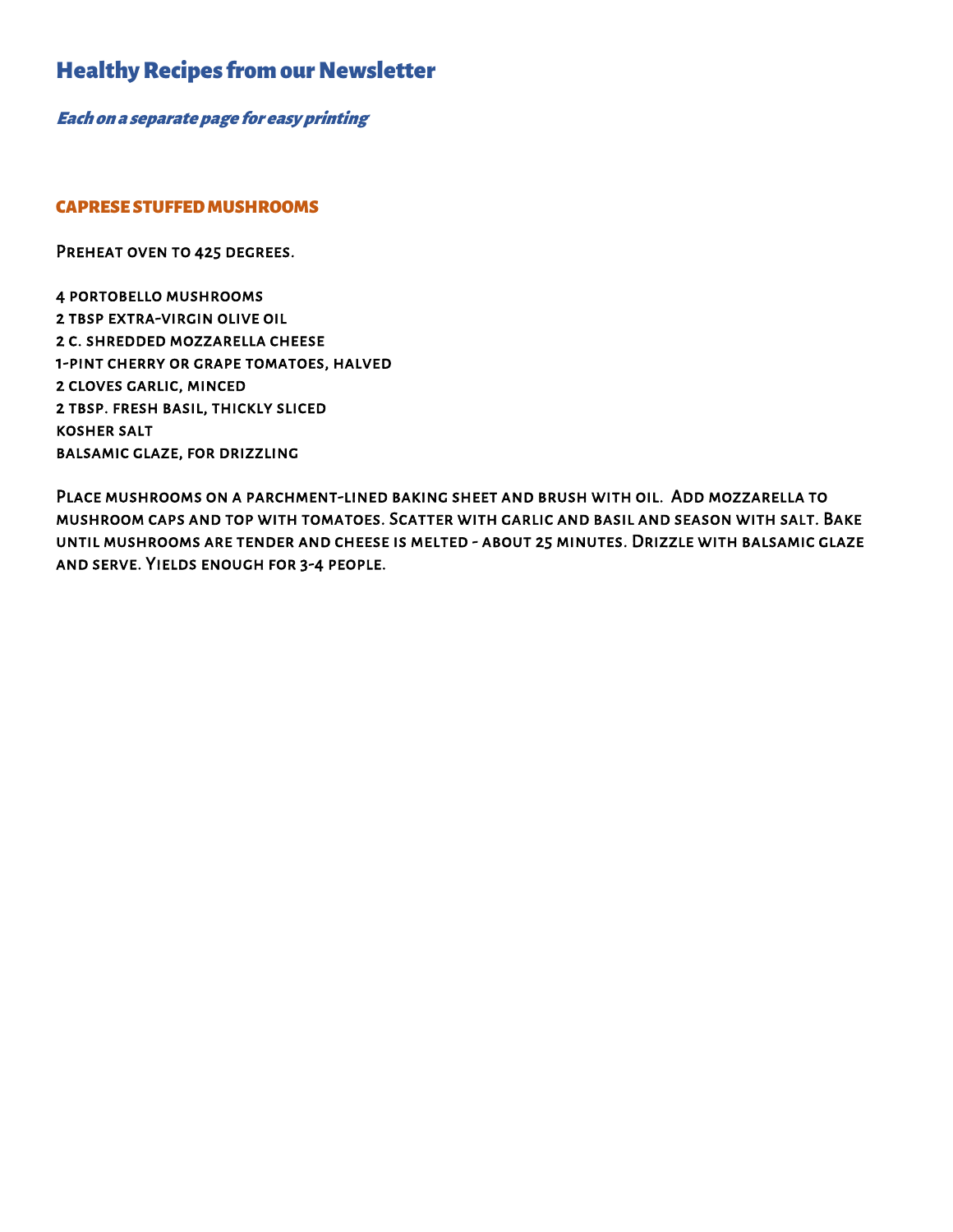#### POWER BALLS

2 cups old-fashioned oats 1 cup extra crunchy peanut butter 1/2 cup honey 1/2 cup mini chocolate chips 1/2 cup dried cranberries 1/2 cup sunflower seeds 2 Tbsp. ground flaxseed

Combine all ingredients in a food processor, until blended. Cover and refrigerate for 30 minutes. Form the mixture into 30 balls. WRAP EACH BALL INDIVIDUALLY IN FOIL OR PLASTIC WRAP AND STORE IN THE REFRIGERATOR.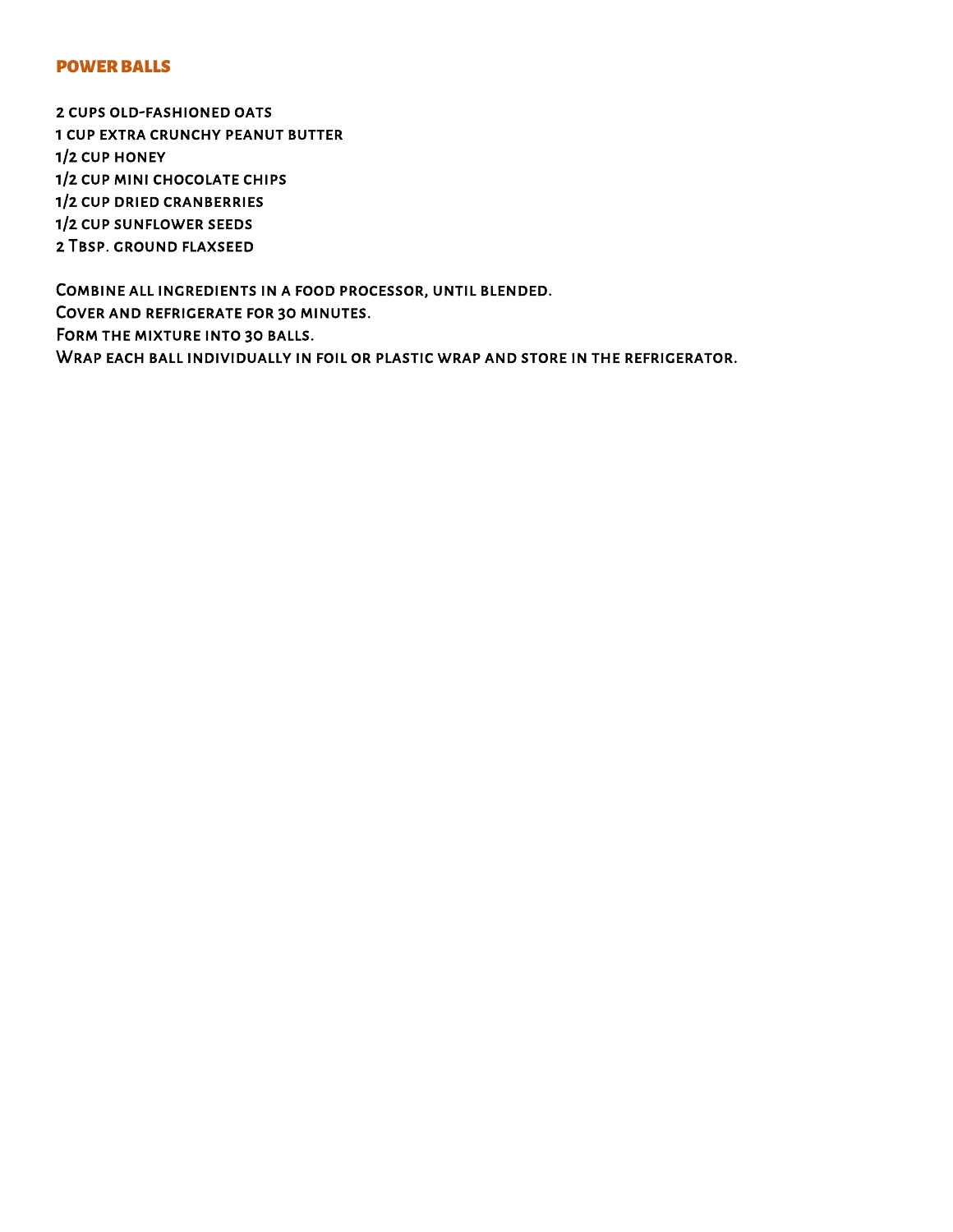## **SHRIMP and AVOCADO APPETIZERS**

3/4 cup reduced-calorie mayonnaise

1 tsp prepared wasabi paste

1/2 tsp soy sauce

1/2 large seedless cucumber, cut into 24 1/4-inch-thick slices

1/2 medium avocado, quartered and cut into 24 slices

8 oz (about 24 small) peeled and deveined cooked shrimp

2 large radishes, finely chopped

1/4 cup whole mint leaves (for garnish)

Stir together mayonnaise, wasabi paste and soy sauce until smooth. Place cucumber slices on serving platter, spread each with 1/2 tsp wasabi mayonnaise. Place a slice of avocado on top and top each with a shrimp. Sprinkle with radish and top with a mint leaf. Yields 2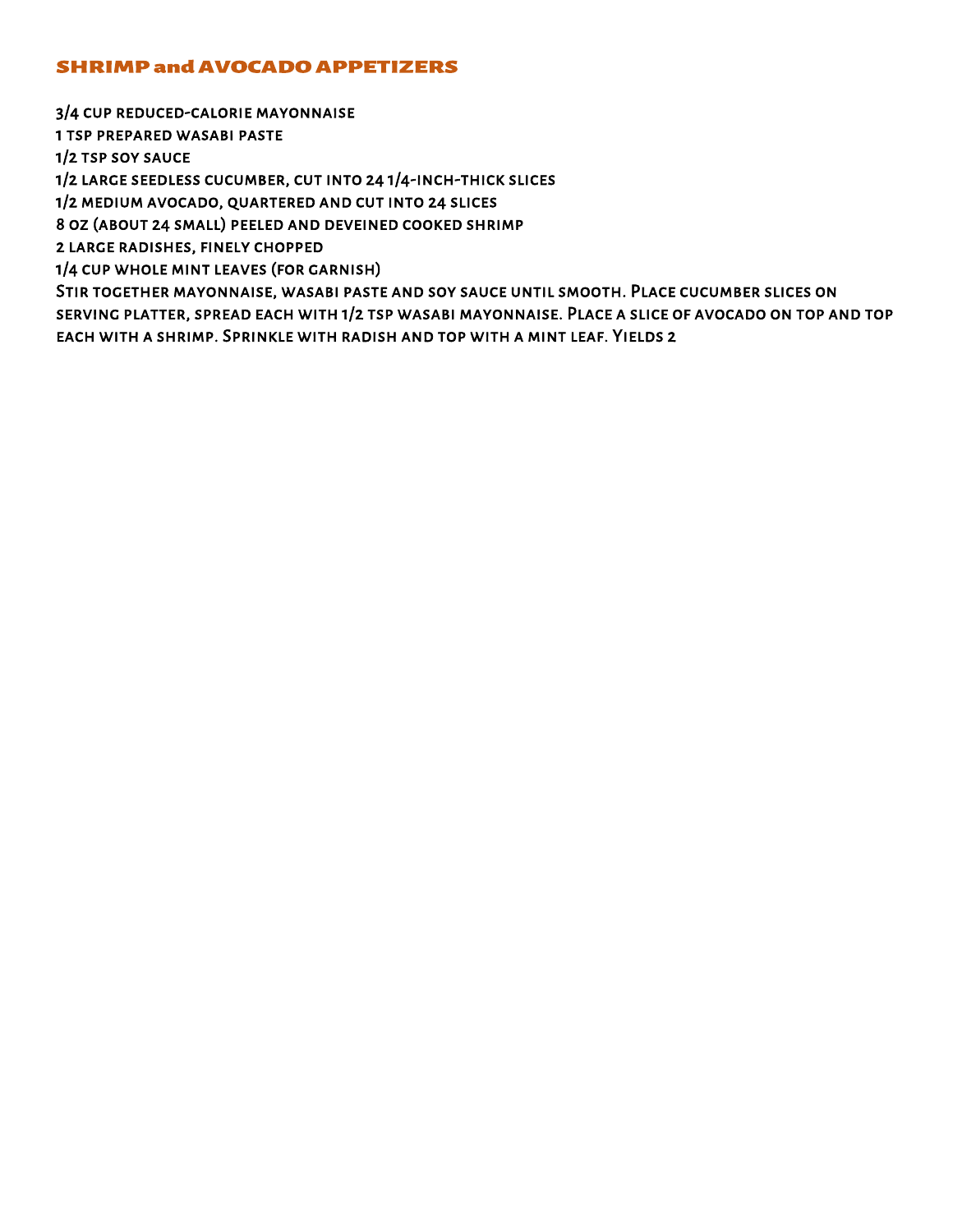### PEACH SMOOTHIE

2 cups milk 2 cups frozen sliced peaches 1/4 cup orange juice concentrate 2 tablespoons sugar ( you may use Splenda or sugar substitute here) 5 ice cubes

Put all of this in a blender and mix. Pour into chilled glasses. 1 cup = 143 calories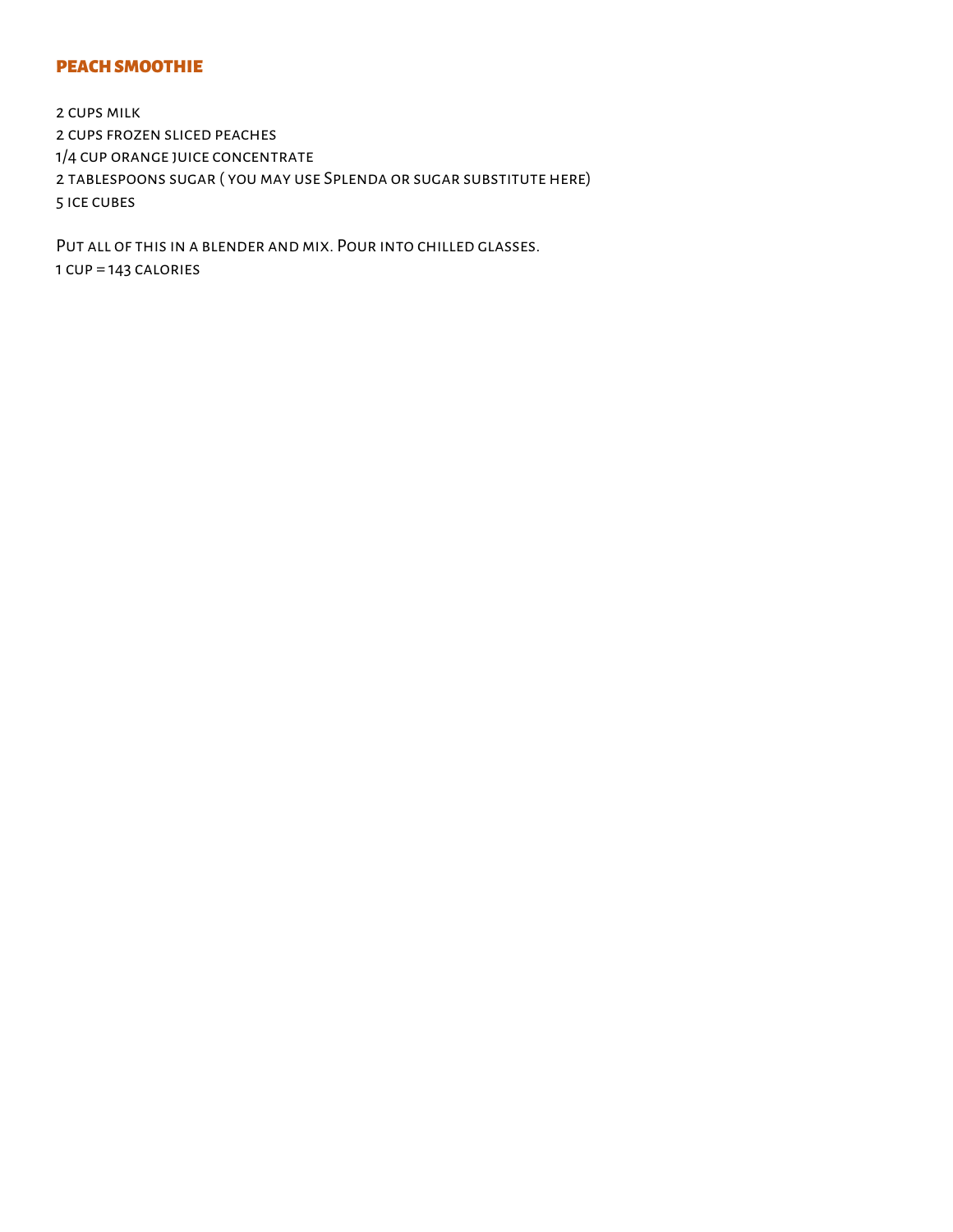# CILANTRO-LIME SALMON

### INGREDIENTS

1/2 yellow onion, roughly chopped 1/2 tsp. garlic powder 3 limes, zested and juiced, plus wedges for serving 2 tsp. ground cumin 1 tsp. kosher salt 1/2 tsp. each ground black pepper and crushed red pepper flakes 1/4 c. olive oil 2 tbsp. honey 1 c. packed cilantro, stems and leaves, plus additional leaves for serving 1 1/2 lb. salmon, cut into 4 fillets Cooking spray

#### DIRECTIONS

Combine all ingredients except for the salmon in a blender or food processor and puree until smooth.

Combine salmon and marinade. Marinate for at least one hour or up to overnight, or freeze for up to 3 months in covered bowl or bag.

Preheat oven to 450 degrees F. Remove from container (defrost if frozen) shake off excess marinade, and discard.

Lightly spray baking sheet pan with cooking spray, place the fillets, skin side down, and roast until medium